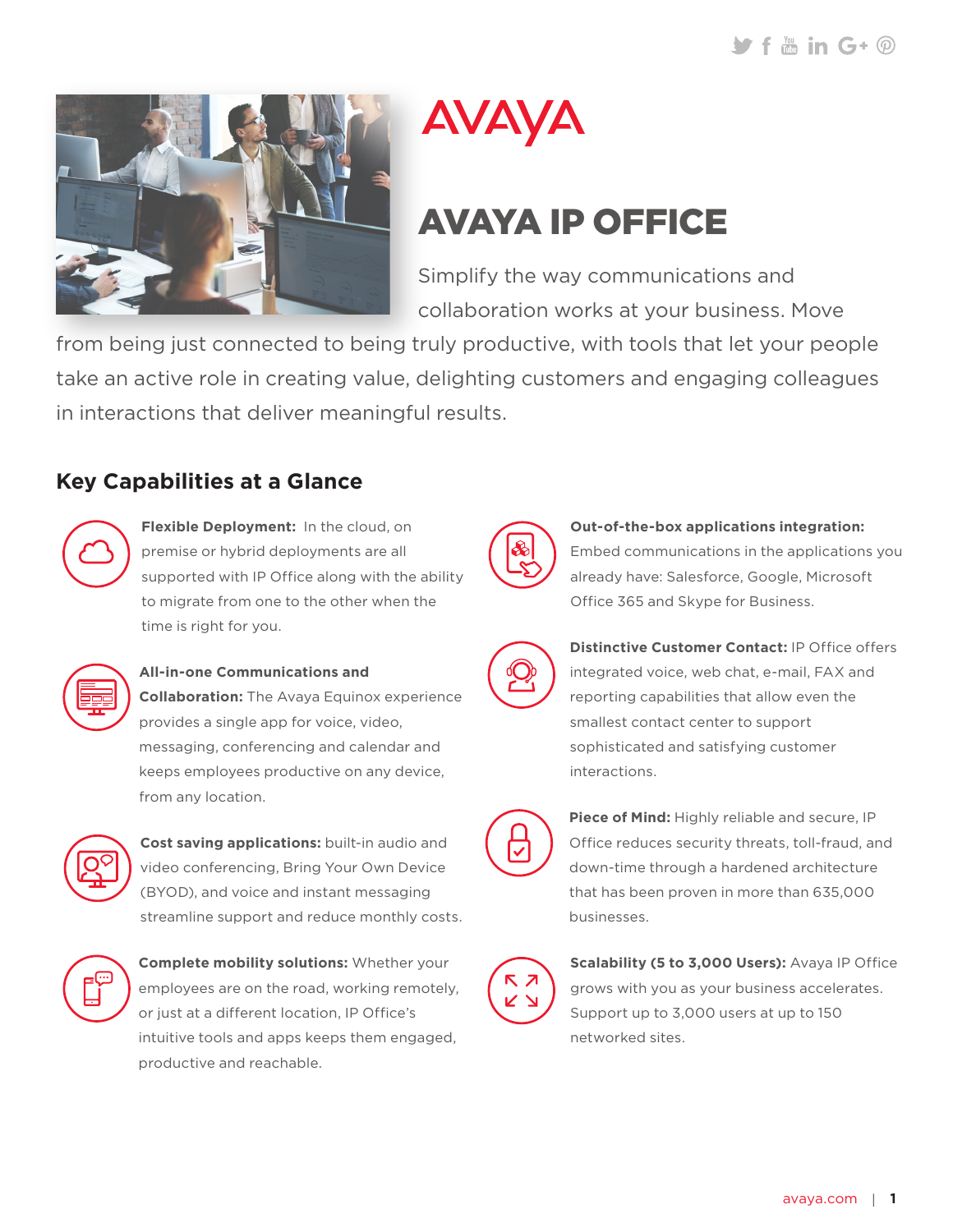

"

Avaya's technology has helped us make the digital transformation that was badly needed.

*— Ashley Pugh, Managing Director for W. Bruford*

With Avaya IP Office, your small to midsized business has affordable, flexible and powerful choices for business communications. Select the features that are right for you today and add new capabilities as your business grows and faces new challenges. Regardless of the IP Office Edition you choose, you'll be backed by Avaya and its 100+ year technology heritage of delivering communications solutions that matter to small and midsized businesses.

#### **Turn-Key (Appliance) Editions**

**IP Office Basic Edition:** Ideal for small and growing businesses, Basic Edition provides basic voice telephony and messaging, including voice mail, message to e-mail conversion, call forwarding, audio conferencing, automated attendant and growth to 100 users.

**IP Office Essential Edition:** Builds on the Basic Edition by adding IP telephony and mobility features, including one-number access and dial by name/extension. Scales to over 350 users.

**IP Office Preferred Edition:** All the features of Basic and Essential Editions with integrated unified communications, including IM and presence, web collaboration, mobile access, video, and call recording. Integration with business applications along with a multi-channel contact center is also provided.

#### **Software-Based Server Editions**

**IP Office Server Edition:** Supporting up to 2,000 users and 32 locations in a single network, IP Office Server editions adds advanced features like Active Directory integration and centralized web-based administration.

**IP Office Select:** With support for the largest IP Office customers with up to 3,000 users and 150 networked locations, IP Office Select offers resiliency through a duplex server option and over 500 ports for audio and video conferencing.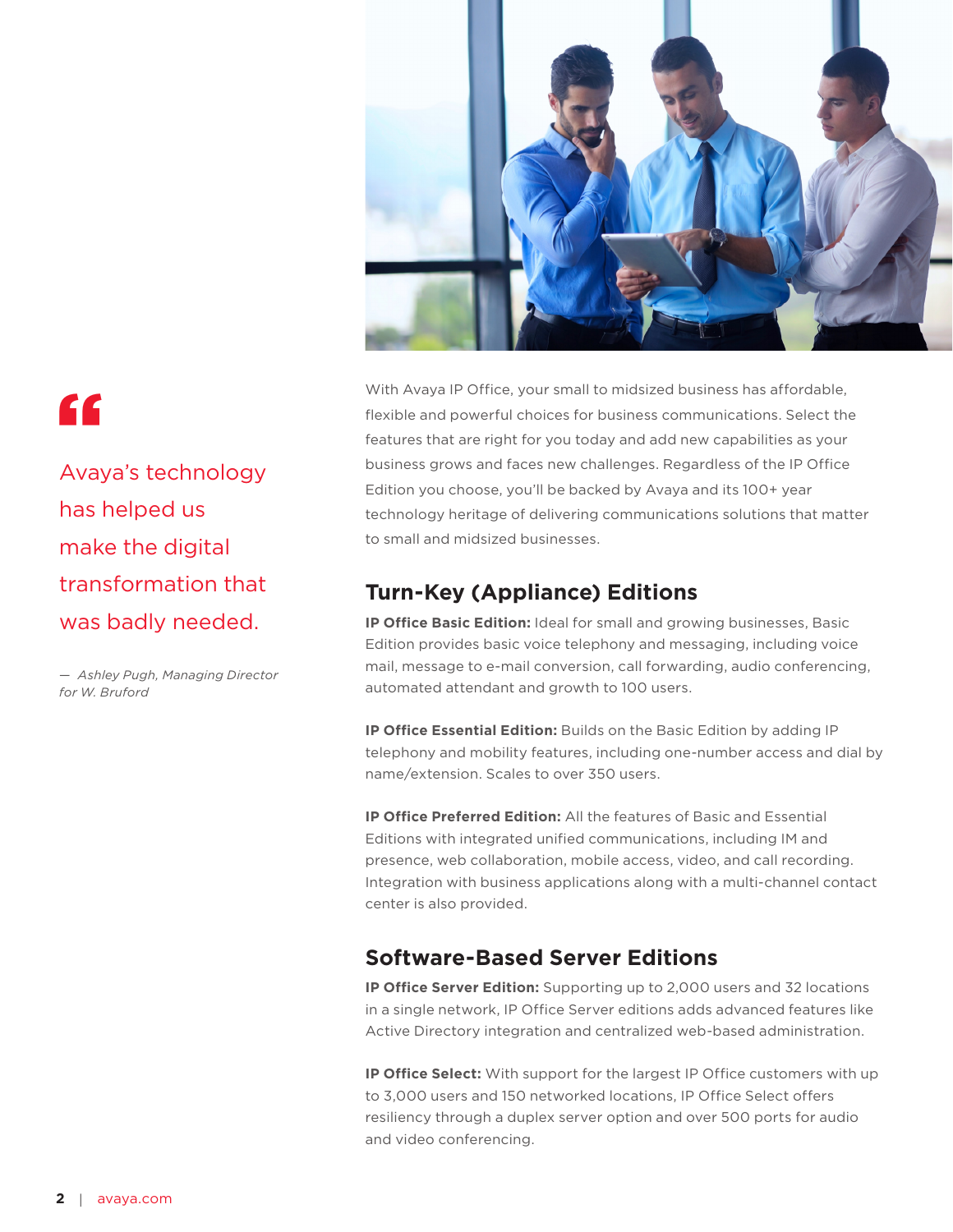## **Avaya IP Office™ Editions**

Choose the best version that satisfies all of your business needs!

|                                                          | <b>Basic</b><br><b>Edition</b> | <b>Essential</b><br><b>Edition</b> | <b>Preferred</b><br><b>Edition</b> | <b>Server</b><br><b>Edition</b> | <b>IP Office</b><br><b>Select</b> |
|----------------------------------------------------------|--------------------------------|------------------------------------|------------------------------------|---------------------------------|-----------------------------------|
| Capacity                                                 |                                |                                    |                                    |                                 |                                   |
| Users on a Single Server                                 | 100                            | 384                                | 1,000                              | 1,500                           | 3,000                             |
| <b>Total Solution Users</b>                              | 100                            | 384                                | 1.000                              | 2,000                           | 3,000                             |
| Networked Sites                                          | N/A                            | 32                                 | 32                                 | 32                              | 150                               |
| <b>Total UC Users</b>                                    | N/A                            | N/A                                | 384                                | 750                             | 3,000                             |
| <b>Mobility, Access, Integration</b>                     |                                |                                    |                                    |                                 |                                   |
| Mobility                                                 | <b>No</b>                      | <b>Basic</b>                       | Enhanced                           | Enhanced                        | Enhanced                          |
| Avaya Communicator                                       | <b>No</b>                      | No                                 | Yes                                | Yes                             | <b>Yes</b>                        |
| Web-based User Portal                                    | No                             | No                                 | Yes                                | Yes                             | <b>Yes</b>                        |
| Lync, Outlook, Salesforce.com<br>Integration, Skype      | <b>No</b>                      | No                                 | Yes                                | Yes                             | Yes                               |
| Conferencing                                             |                                |                                    |                                    |                                 |                                   |
| Ad Hoc Conferencing/Meet-Me<br><b>Conferencing Users</b> | 64/0                           | 128/0                              | 128/128                            | 256/256                         | 512/512                           |
| Conference Scheduling                                    | <b>No</b>                      | <b>No</b>                          | Yes                                | Yes                             | Yes                               |
| Web Collaboration                                        | <b>No</b>                      | No                                 | Yes                                | Yes                             | Yes                               |
| <b>Telephony</b>                                         |                                |                                    |                                    |                                 |                                   |
| System Type                                              | Key System                     | IP PBX                             | IP PBX                             | <b>IP PBX</b>                   | <b>IP PBX</b>                     |
| Voicemail Type                                           | <b>Basic</b>                   | <b>Basic</b>                       | Pro                                | Pro                             | Pro                               |
| Call Recording                                           | <b>No</b>                      | No                                 | Yes                                | Yes                             | Yes                               |
| Number of Auto-Attendants                                | $\overline{9}$                 | 40                                 | 40                                 | 150                             | 500                               |
| Number of Receptionists                                  | $\circlearrowright$            | $\overline{4}$                     | $\overline{4}$                     | 32                              | 75                                |
| Deployment                                               |                                |                                    |                                    |                                 |                                   |
| Main Deployment Method                                   | Appliance                      | Appliance                          | Appliance                          | Software                        | Software                          |
| <b>Active Directory Integration</b>                      | No                             | No                                 | No                                 | Yes                             | Yes                               |
| <b>Centralized Licensing</b>                             | No                             | No                                 | No                                 | Yes                             | Yes                               |
| Contact Center Support                                   | No                             | <b>No</b>                          | Yes                                | Yes                             | Yes                               |
| Avaya Aura Branch                                        | No                             | Yes                                | Yes                                | No                              | No                                |